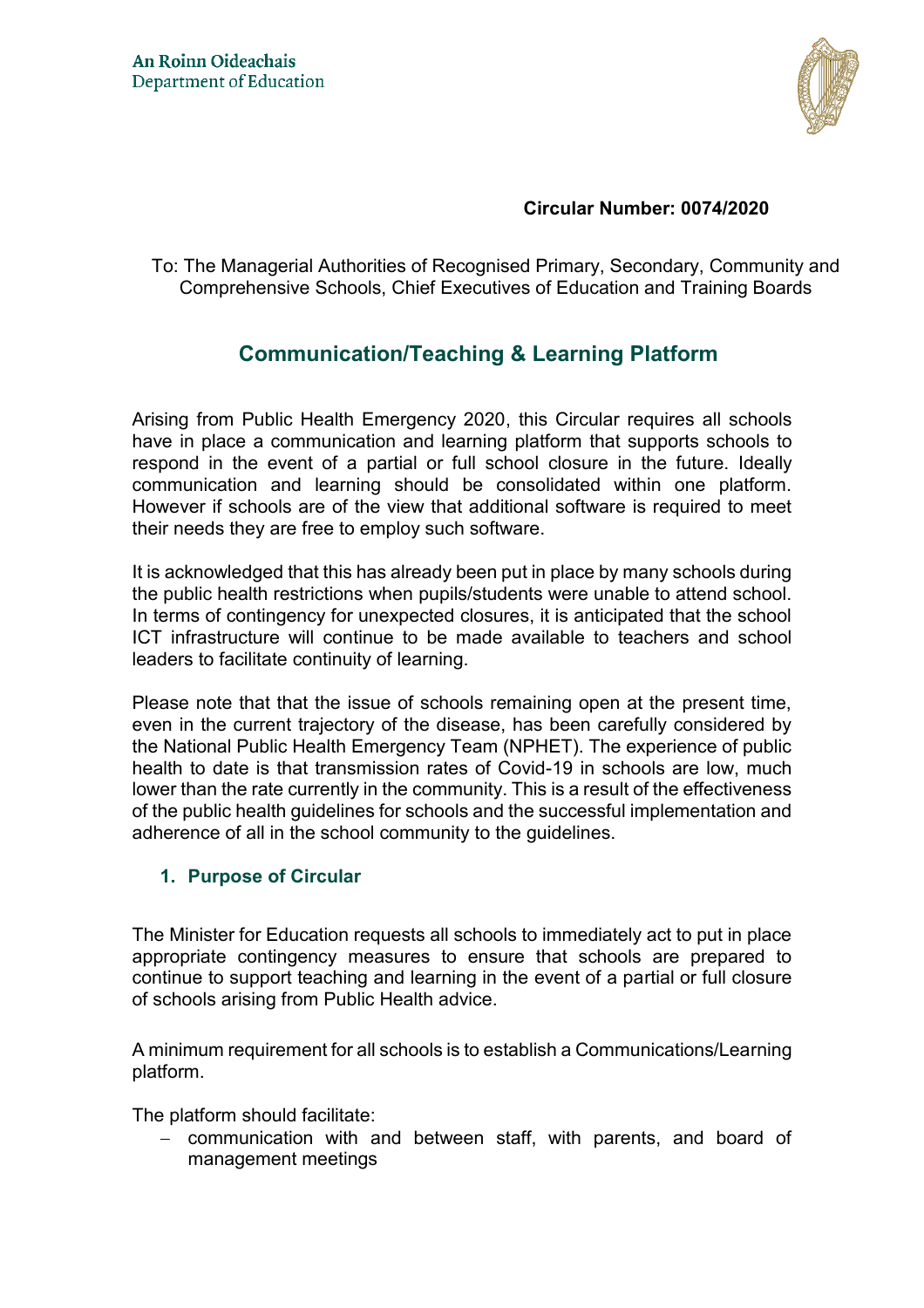

- communication and engagement between teachers and pupils/students (including classroom work assignment and returns, feedback and assessment)
- remote learning in the event of a partial or full school closure. The platform should facilitate some use of live or recorded video lessons where practicable

## **2. Background**

The events surrounding Covid-19 and the enforced closure of schools to pupils/students has highlighted the absolute necessity for schools to be prepared to support continuity of teaching and learning.

As a contingency for any reoccurrence of school or class closures and to ensure ongoing support for learning it is essential that schools build their capacity to respond. Many schools have been embedding digital technologies in teaching and learning supported by the Digital Learning Framework (DLF) and professional development in recent years. The Framework underpins the development of digital learning plans which supports schools to develop effective use of digital technologies in teaching and learning practice and in leadership and management. In developing contingency arrangements for remote learning, schools should, where possible, align this with their digital learning plans.

Building contingency planning into overall planning will better ensure that both the current and future embedding of digital technologies can be progressed. Engagement with schools, by the Department of Education Inspectorate during the period of school closure, demonstrated that while many schools were in a position to respond effectively, following public health restrictions, for others the response times were slower or capacity to respond was limited or very limited.

Many platforms which are available to facilitate communication, have proven invaluable to schools during the closures resulting from the Covid-19 pandemic. The aim now is to facilitate ongoing communication and learning within the school community. It is recognised that arising from Covid-19 many schools will have put in place some form of communications facility. It is also acknowledged that broadband may be a barrier in some schools and for school communities in some geographical areas. However, many communication platforms can still be accessed on mobile or low speed broadband services, and schools should tailor the content on those platforms to take account of differences in broadband capacity.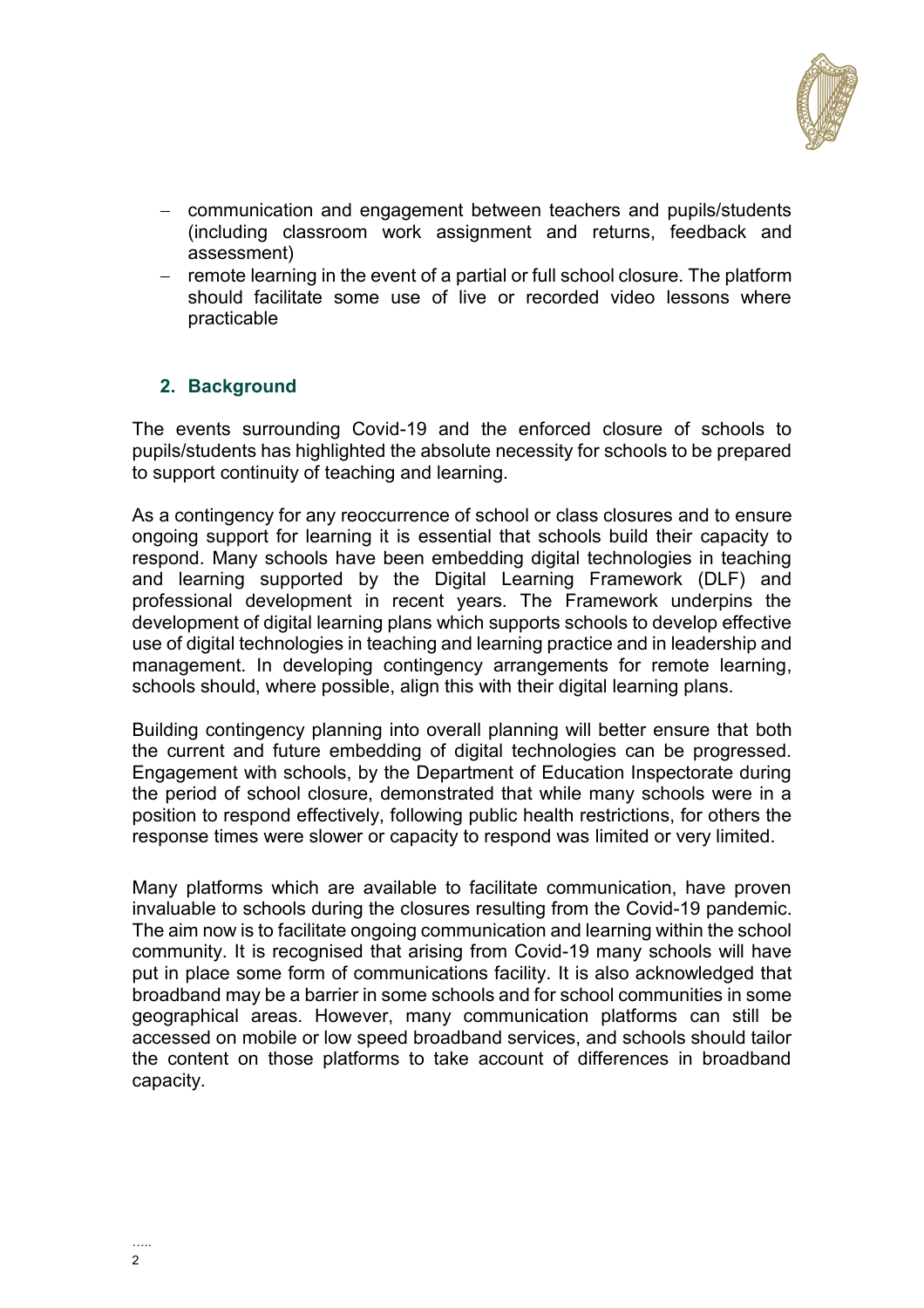

## **3. Support for implementation of Communication/Teaching & Learning Platform**

To support schools, the Professional Development Service for Teachers (PDST) Digital Technologies team has developed a range of materials to assist them in using an online platform to support teaching, learning and assessment. Materials available in this regard include information and resources for [commonly used](https://www.pdst.ie/DistanceLearning/DigTech)  [platforms for teaching, learning and assessment,](https://www.pdst.ie/DistanceLearning/DigTech) [short video tutorials](https://www.pdst.ie/DistanceLearning/onlinetoolstutorials) exploring how digital platforms and tools can be used effectively for remote learning purposes and clarity regarding how chosen platforms can be effectively used for [assessment and feedback](https://www.pdst.ie/DistanceLearning/AssessmentandFeedback) purposes.

The [online conferencing section](https://www.pdst.ie/DistanceLearning/VideoConferencing) of the PDST Digital Technologies remote learning webpage also explores how various platforms can be used for communication purposes to support remote learning and facilitate remote staff or board of management meetings. Should a school wish to avail of tailored school support from a PDST advisor in the areas highlighted above, or with regards to remote/blended learning approaches generally, applications for support can be made at www[.pdst.ie/schoolsupport.](http://pdst.ie/schoolsupport)

Schools can select any platform that best suits their own needs. The Department of Education does not endorse any particular platform. Schools are advised to ensure that the platform adopted by the school;

- has been approved by the school patron/Board of Management
- is GDPR compliant as per the [www.gdpr4schools.ie](http://www.gdpr4schools.ie/) website (agreed jointly by school management bodies)

Whatever communication/teaching & learning platform is chosen by the school it is important that whole-school up-skilling on its usage is in place. Schools might also consider creating a page/digital space on the school website providing information on the platform and its usage for the wider school community.

## **4. Funding for Digital Technology in schools**

Over the period of implementation of the *Digital Strategy for Schools 2015-2020 Enhancing Teaching Learning and Assessment*, €160m has issued to schools through ICT Grant funding, including €50m in respect of the 2019-2020 school year. Under the terms applying to this funding, schools can utilise the funding for the purchase of, inter alia:

- Cloud based tools and applications to support learning
- Learning platforms these are generally cloud based applications used to support the teaching and learning process
- Local software or 'apps' to support learning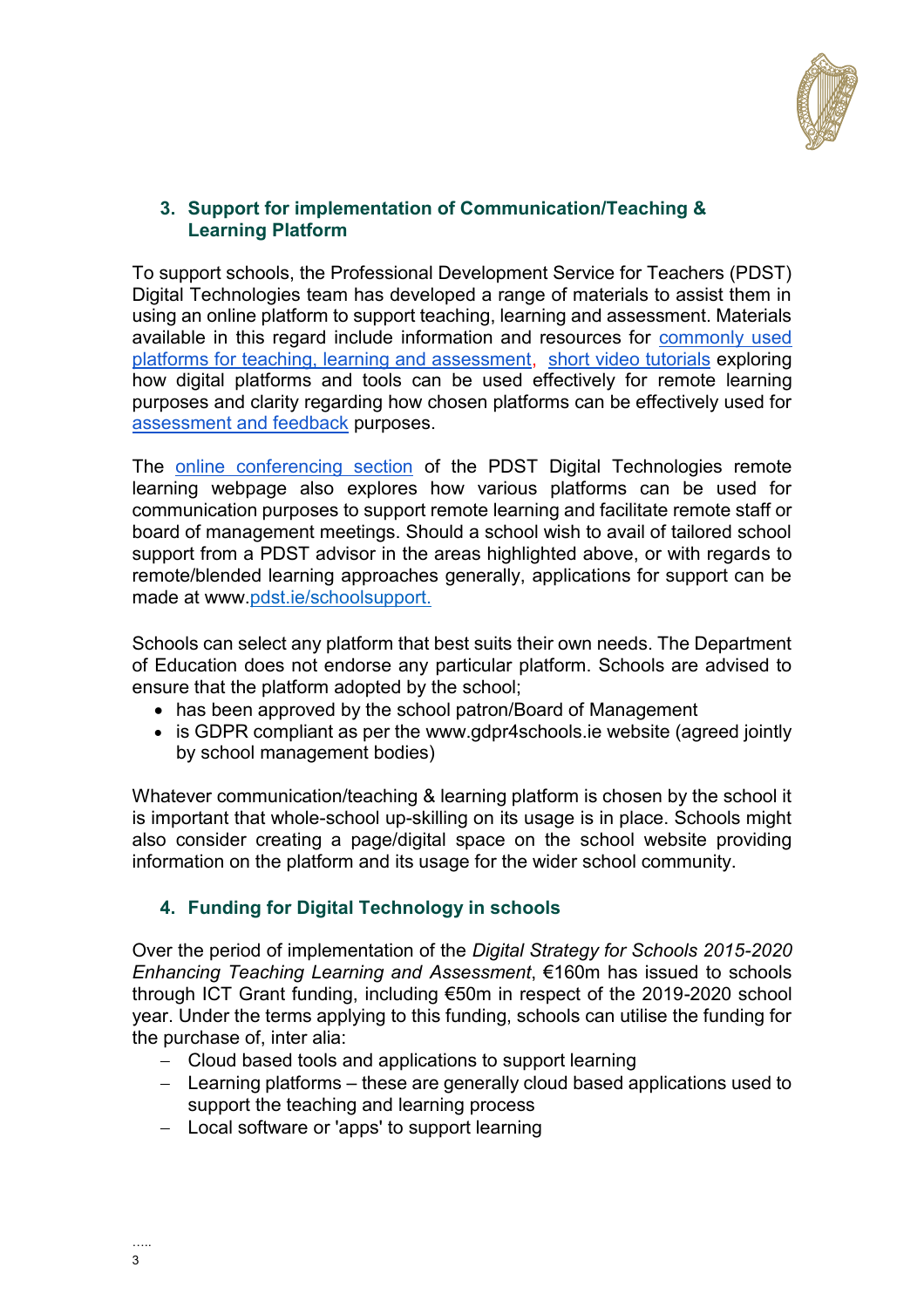

Rules governing the expenditure of the €40m ICT grant are contained in Circular 0031/2020 available [here](https://www.gov.ie/en/circular/297e8f-grant-scheme-for-ict-infrastructure-20192020-school-year/) and information on expenditure for the top-up funding of €10m is contained in Circular 0032/2020 available [here.](https://www.gov.ie/en/circular/06b3d8-grant-scheme-for-ict-infrastructure-20192020-school-year-10m-funding/) This €50m of funding issued under the ICT Grant Scheme in respect of the 2019-2020 school year. A further €50m will issue in the current school year.

Separately, the Department also funds broadband connectivity to schools. The PDST Technology in Education **[Broadband Service Desk](https://www.pdsttechnologyineducation.ie/en/Technology/Schools-Broadband/Broadband-Service-Desk)** is the single point of contact for schools for all broadband related issues, providing information, advice and support to schools. Schools can also contact [ictadvice@pdst.ie](mailto:ictadvice@pdst.ie) regarding queries about their infrastructure (more information on technology can be found on the PDST (Technology in Education) website [www.pdsttechnologyineducation.ie.](https://www.pdsttechnologyineducation.ie/en/)

## **5. Relevant policies to consider for review in the context of this circular include:**

- **Acceptable Usage Policy** details acceptable use of Internet enabled devices, mobile phones and related devices in the school. This policy must be agreed and signed by pupils/students and their parents/guardians. Advice available on Webwise at <https://www.webwise.ie/category/teachers/acceptable-use-policy/>
- **Anti-Bullying policy** to include reference to cyberbullying more information available [here](http://www.tacklebullying.ie/)
- **Data Protection Policy** to include reference to the use of images and social media. [www.dataprotectionschools.ie](http://www.dataprotectionschools.ie/) is an information resource for schools to support the ongoing development of data protection policies
- **Child Protection** policies should be reviewed and, if necessary, updated to take account of teaching and learning in a remote learning environment
- **Bring Your Own Device (BYOD)** which allows pupils/students to bring their own devices, especially tablets and other suitable personal devices, into classrooms to support improving pupil/student learning outcomes. Many BYOD-suitable devices can support a more pupil/student-centred, active learning approach and can enable pupils/students to engage in more self-directed learning
- **Wellbeing**, to ensure the area of safe and ethical use of the internet is addressed in the context of the whole-school approach to wellbeing. Further advice relating to internet safety is available on **Webwise** an internet safety initiative focused on raising awareness of online safety issues and good practice among pupils/students, parents and teachers. It is funded by the Department of Education and the EU Safer Internet Programme and managed by the PDST (Technology in Education). A range of support, guidance and education resources for schools, teachers, parents and pupils/students is available from [Webwise.](http://www.webwise.ie/) The National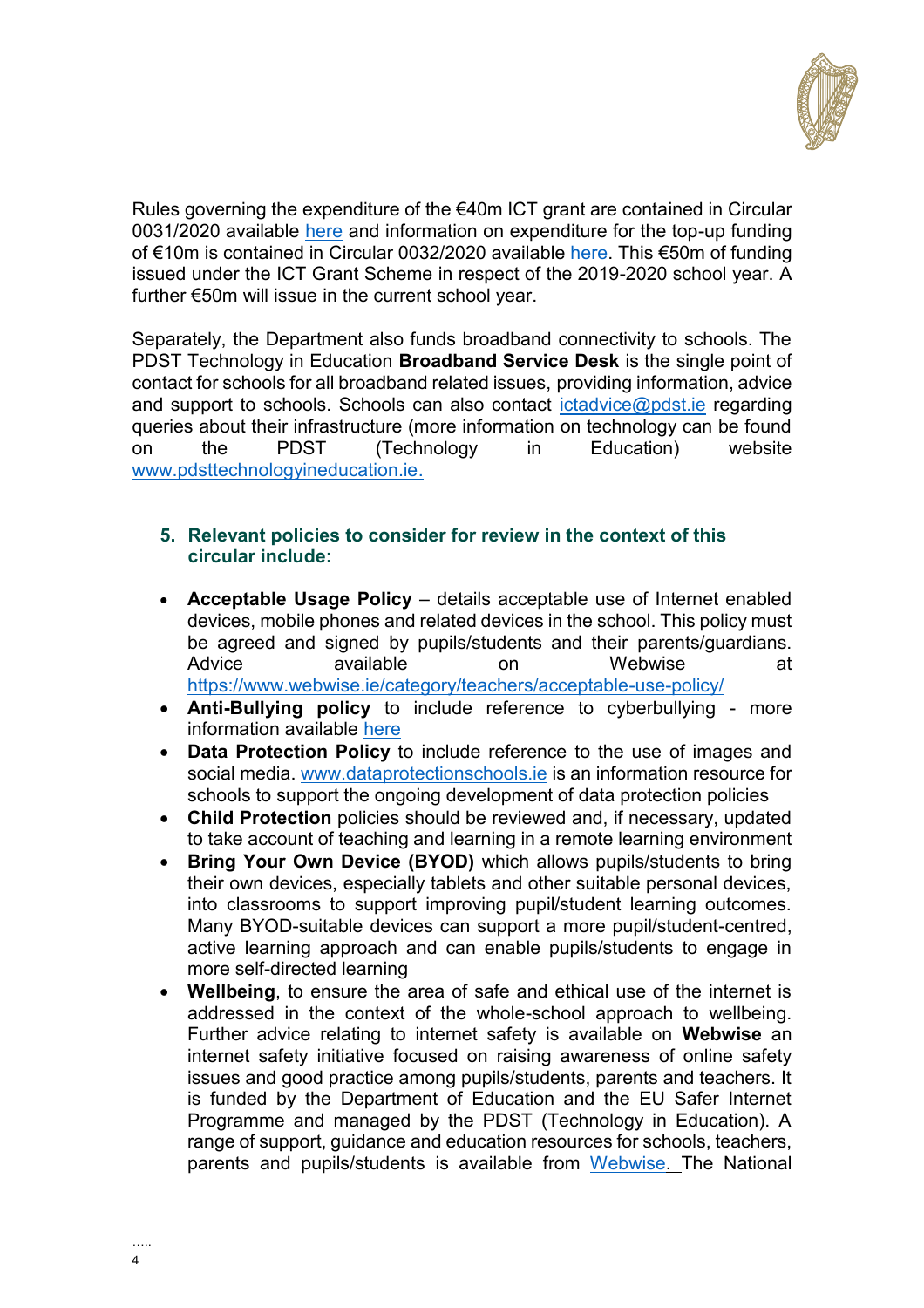

Educational Psychological Services (NEPS) has developed a range of resources on wellbeing available [here](https://www.education.ie/covid19/wellbeing/) with further NEPS resources relating to Reopening Schools available [here.](https://www.gov.ie/en/publication/0722b-wellbeing-resources/)

## **6. Effective approaches to supporting learning in a remote environment**

To facilitate effective approaches to supporting learning in a remote environment, schools are advised to also develop and adopt a model for learning that will support continuity of education regardless of school closure or inability of a class group or pupil/student to attend school. Relevant guidance developed by the Department will be available to support schools with their adopted approach for remote learning. Schools should incorporate planning for remote learning into their Digital Planning to build capacity for delivery of teaching and learning which will also facilitate provision in the context of remote learning if required. A new reflective tool for schools, developed by PDST*,* for contingency planning is available [here.](http://www.pdst.ie/blendedlearning) There is also comprehensive guidance available to schools within the PDST Blended Learning Toolkit\_at [www.pdst.ie/blendedlearning](http://www.pdst.ie/blendedlearning) to support them in developing an appropriate approach to teaching, learning and assessment online.

See **Appendix 1: Guidance to support remote learning** for further information and links to relevant resources and **Appendix 2 – Links to Resources and Support** which has a collated list of all relevant links to resources and support.

## *Queries*

Queries on this circular should be emailed to the following address: [ictpolicy@education.gov.ie.](mailto:ictpolicy@education.gov.ie)

**Chris Kelly Principal Officer Teacher Education Section (Digital) November 2020**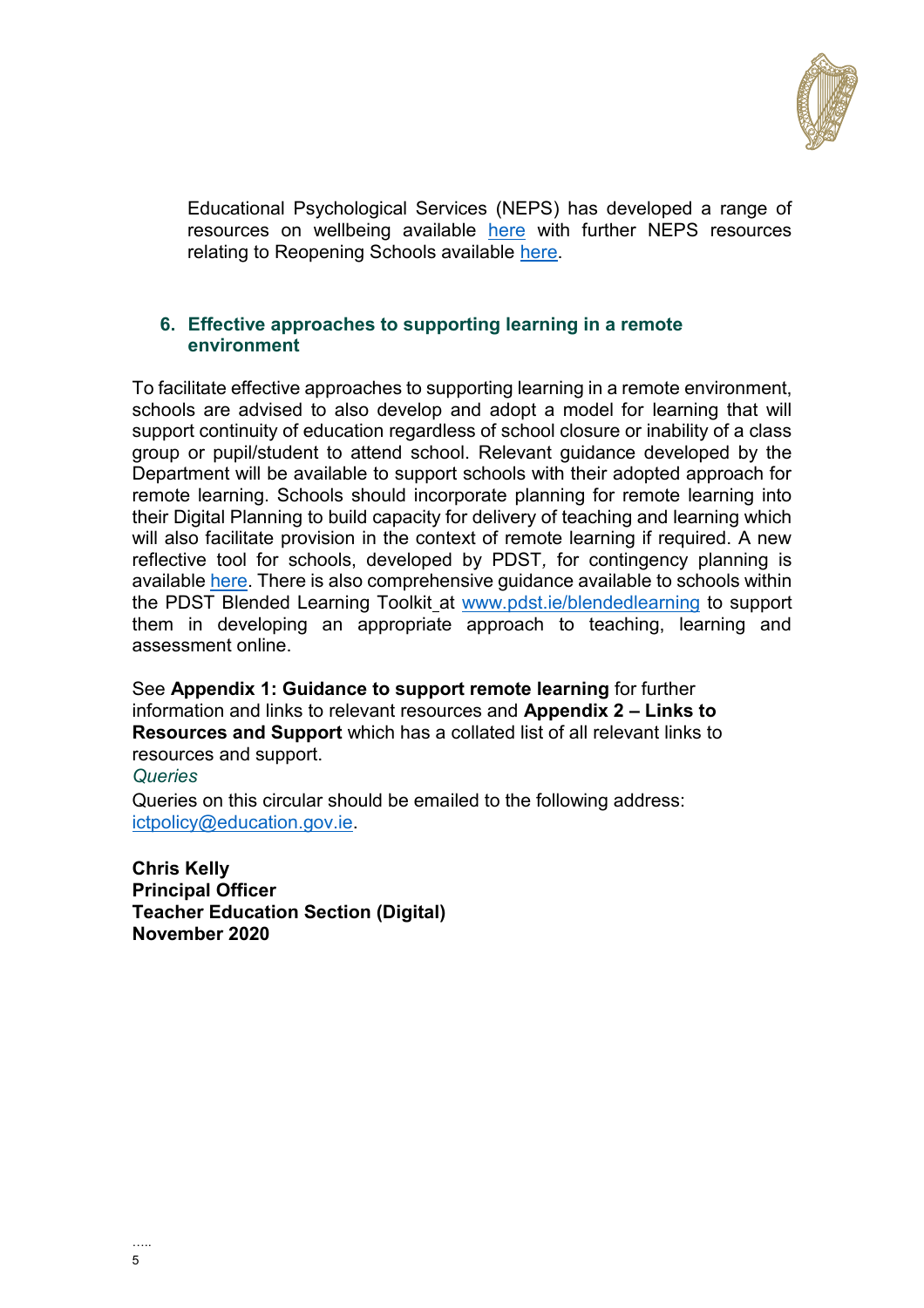

## **Appendix 1: Guidance to support remote learning**

#### Supporting continuity of learning in a remote environment

PDST has created a dedicated webpage of curated content, available [here.](https://www.pdst.ie/DistanceLearning) This was developed to support schools and teachers to engage in remote learning. Blended learning approaches can facilitate capacity for schools and teachers to effectively engage pupils/students in learning in a remote environment in the event that future closures are required, information available [here.](https://pdst.ie/blendedlearning) Together with initial whole staff planning, using any of the online platforms and/or tools, detailed on this webpage, will enable schools to put in place effective approaches to limit the impact of any future school closures by facilitating teachers to provide learners with access to materials, support, classwork and feedback in an online environment either synchronously or asynchronously.

#### Key principles

A number of key principles underpin effective support for remote learning:

- A whole school approach to develop and guide the adoption of an appropriate model for the remote environment
- Managing in-school and remote learning environments and necessary technologies (school timetable, access to devices, broadband provision, learning platform, digital tools/resources)
- The development of digital skills of all teachers, to enable curriculum delivery by a variety of means including the use of technology in education, has to be a priority for schools
- As part of their pedagogy and in the delivery of the curriculum, teachers are expected to develop digital competency skills in their pupils/students. Pupils/students may need to be supported to develop self-management and organisational skills so they are equipped to balance in-school and remote learning
- Ongoing effective communication with parents and pupils/students to successfully adapt to a remote learning model

#### Implementation of remote learning

Drawing on the experience of remote learning during the Covid-19 closure, schools are recommended to review their current position and learn from the approaches adopted to facilitate ongoing teaching and learning. This will assist planning for implementation of a remote learning approach as required. The review should assist schools to consider the following relevant areas:

 Understand its own readiness to support online and remote learning and how this would interface with and supplement in-school learning. The school should also provide an opportunity for teaching staff to review how remote learning worked during school closures and how this experience can inform contingency planning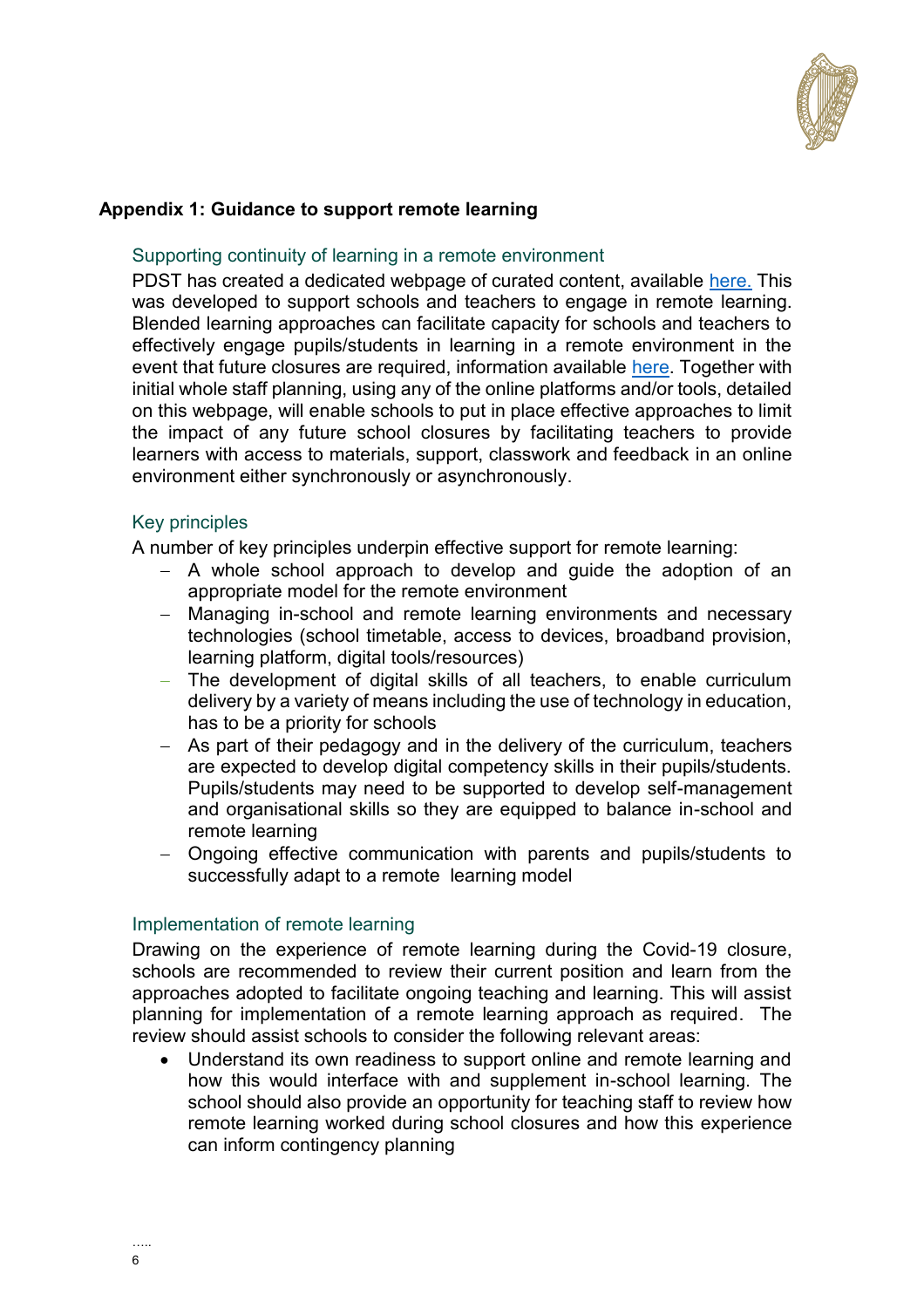

- Identify CPD needs for teachers including
	- o Raising awareness about where to access professional development (internally and externally)
	- o Implement a professional development plan for teachers to support the chosen model for remote learning
	- o Support pupils/students in understanding and learning how to use the adopted platform
- Identify the types of resources or supports needed that are not currently in the school
- Examine elements of the curriculum which require teacher led interaction and those which are more suited to consolidation in the remote learning environment ensuring that planning includes a clear outline on how technology will be used if remote learning is required
- Identify supports that pupils/students need
- Engage with support services for advice on online learning and communication platforms
- Determine if existing online learning platforms, in use in the school, can be expanded for further functionality
- Establish a peer-support group of teachers and of pupils/students in the school to support skills development for the adopted platform
- Ensure ongoing communication with staff, pupils/students and parents on updates and changes to features and functionality of the adopted platform as contingency measures are developed.

## Key considerations will include the following:

- **School leadership** to ensure a whole-school approach in developing a culture and climate for continuous improvement.
- **Teaching and Learning approach** underpinned by teacher flexibility and the readiness of the teachers to adapt to whatever model is put in place by the school including use of relevant technology in lesson preparation and delivery
- **Access to technology in the school and home** is key to engagement with remote learning where the approach adopted includes digital technology and resources:
	- o Consultation and ongoing communication with parents and pupils/students on access to and skills to use technology will inform the approach that best suits the school community.
	- o Specific strategies/supports for disadvantaged pupils/students, pupils/students with SEN and pupils/students at risk of disengagement. Guidance available at [https://www.education.ie/en/Schools-](https://www.education.ie/en/Schools-Colleges/Information/continuity-of-schooling/continuity-of-schooling.html)[Colleges/Information/continuity-of-schooling/continuity-of](https://www.education.ie/en/Schools-Colleges/Information/continuity-of-schooling/continuity-of-schooling.html)[schooling.html](https://www.education.ie/en/Schools-Colleges/Information/continuity-of-schooling/continuity-of-schooling.html)
	- $\circ$  Supporting parents to assist their engagement to facilitate the pupils/students' work at home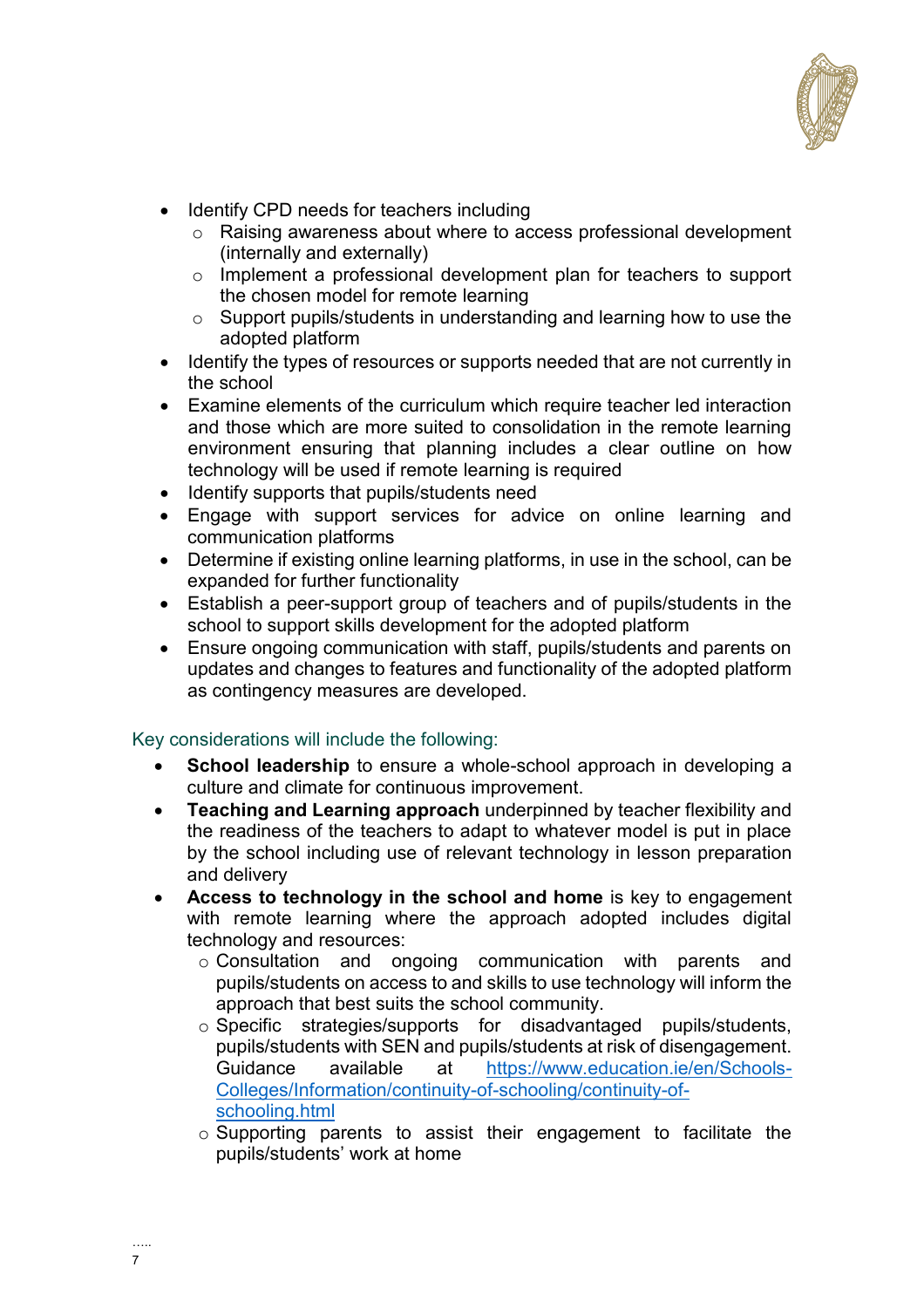

- **Professional Development Support** for school leaders, in promoting new approaches to teaching and learning; for teachers to develop skills to effectively use digital technologies in their pedagogy; for pupils/students in using platforms adopted to ensure ongoing engagement with education. Customised support, including contingency planning for digital technologies, leadership, health and wellbeing, is available from the PDST by application at <https://www.pdst.ie/schoolsupport>
- **Poor Broadband/Access to Devices** must be considered in determining how to support all learners in the school with consideration of the most appropriate approach where pupils/students do not have access to broadband and/or devices. During the Covid-19 closures some schools have supported pupils/students with loans of devices and/or preparation of tasks, including assessment tasks that do not require technology which can be worked on in the home and submitted during inschool time

#### Models for remote learning

In general the two most applicable blended learning models suited to this contingency, as identified by PDST, are the enriched virtual model and the flipped classroom model. Some schools with well-developed use of digital technology in education are likely using a preferred model. Information on these models, which schools may find useful at the early stages of embedding remote learning and using technologies, is available [here.](http://www.pdst.ie/blendedlearning)

#### Aspects particular to Primary

In preparing for remote learning, it is acknowledged, that pupils benefit from appropriate choice, flexibility, and multiple means of engagement and response. This supports meaningful and sustained learning experiences. It is important to review the approach adopted during Covid-19, including engagement with parents to identify the most effective solutions for future planning.

Younger pupils may be less able to engage independently and disadvantaged/SEN pupils will require more individual support. The involvement of parents in supporting primary pupils to manage remote learning is critical and effective engagement to underpin this partnership approach is essential. Further guidance on curriculum delivery in a remote environment is available for [here](https://www.gov.ie/en/publication/a0bff-reopening-our-primary-and-special-schools/) for primary schools.

## Aspects particular to Post Primary

Special provision for practical subjects will need to be considered to support a remote learning approach. At certain times in the academic year, some year groups may require increased teacher contact time (e.g. LC or JC students).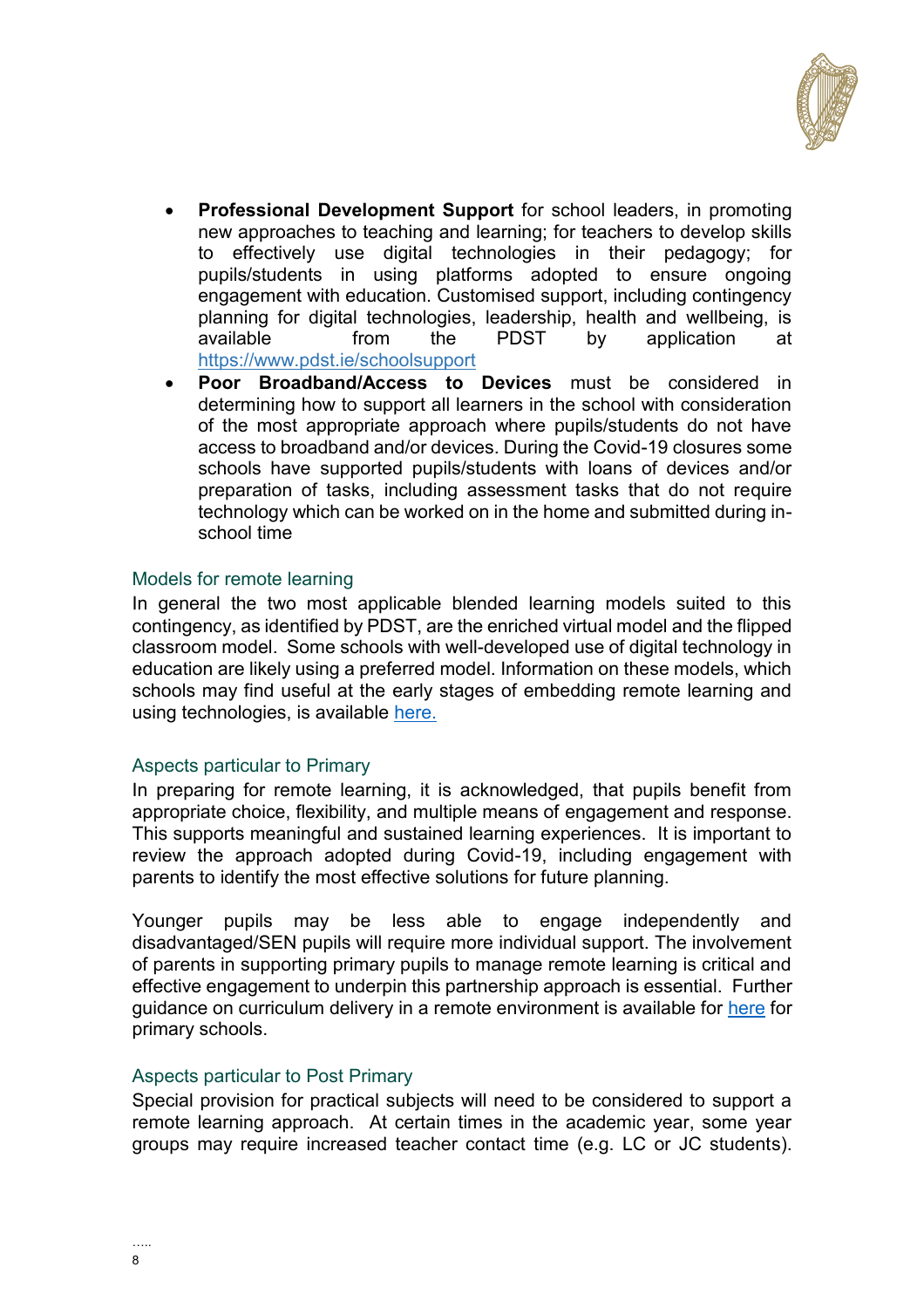

Further guidance on curriculum delivery in a remote environment is available [here](https://www.gov.ie/en/publication/7acad-reopening-our-post-primary-schools/) for post-primary schools.

## Digital Content (Scoilnet)

There are currently in excess of 21,000 curriculum tagged teaching and learning resources available through Scoilnet at this [link.](http://www.scoilnet.ie/) These include subject resources, lesson plans, video/audio, quizzes, games and other multimedia. Scoilnet collaborates with practicing teachers to maintain and manage the content on the website. Teachers in Ireland can share their own curriculum-tagged resources through the website and create their own personal "learning paths" through the use of quality assured digital content and resources sourced from the portal.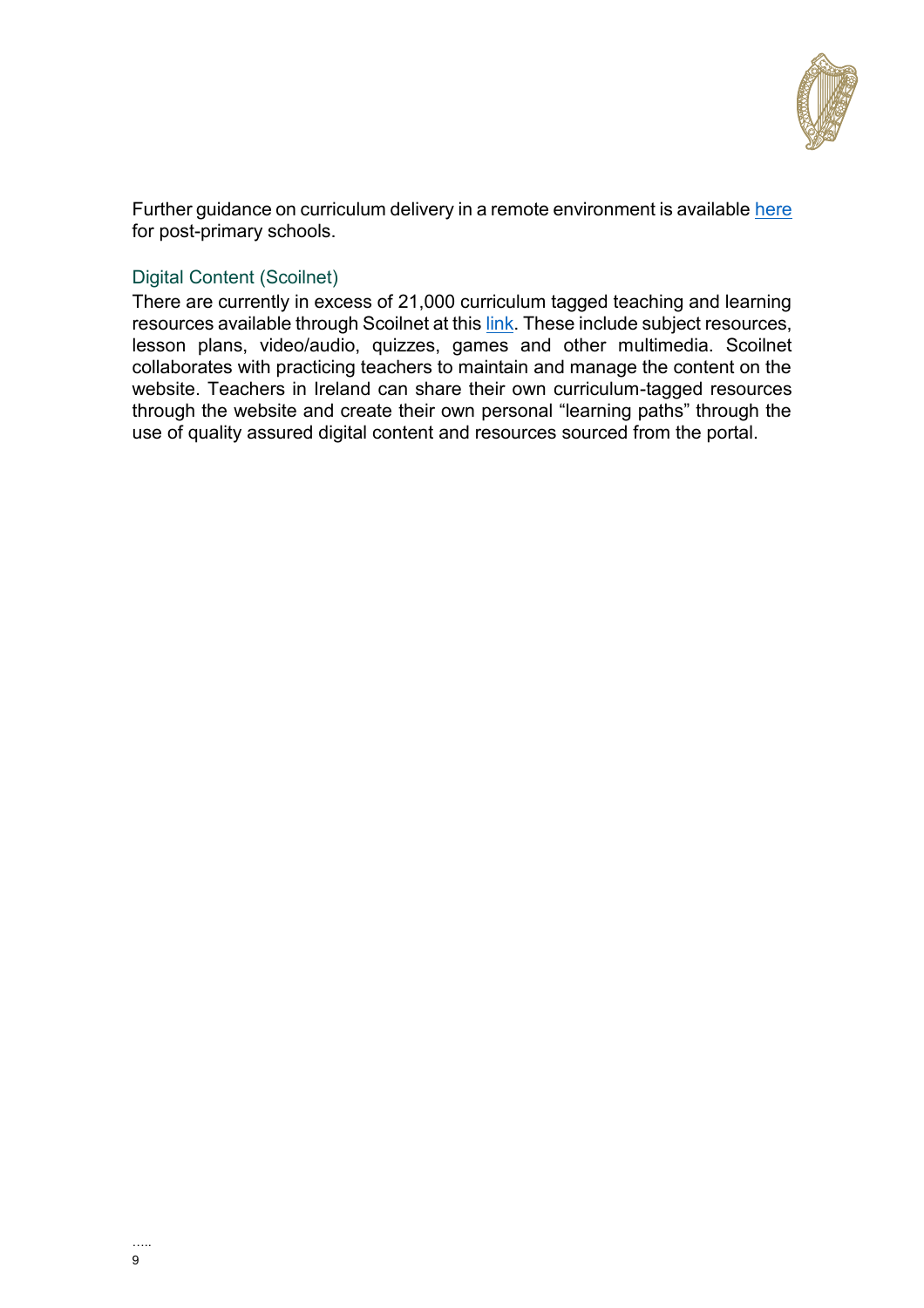

## **Appendix 2 Links to Resources and Support**

| Organisation                                                  | Support / information                                                                                                                                                                                                                                                                                                                             | <b>Website address</b>                                                  |
|---------------------------------------------------------------|---------------------------------------------------------------------------------------------------------------------------------------------------------------------------------------------------------------------------------------------------------------------------------------------------------------------------------------------------|-------------------------------------------------------------------------|
| Professional<br>Development<br>Service for<br>Teachers (PDST) | Application for tailored support (including for<br>putting in place a communication platform)                                                                                                                                                                                                                                                     | https://pdst.ie/schoolsupp<br><u>ort</u>                                |
| <b>PDST</b>                                                   | A selection of video tutorials, showing a range<br>of online tools, which can be used to support<br>live remote learning as well as holding remote<br>staff or board of management meetings                                                                                                                                                       | https://www.pdst.ie/Distan<br>ceLearning/VideoConfere<br>ncing          |
| PDST                                                          | <b>Acceptable Usage Policy</b>                                                                                                                                                                                                                                                                                                                    | https://www.webwise.ie/ca<br>tegory/teachers/acceptabl<br>e-use-policy/ |
| <b>PDST</b>                                                   | Internet safety support, guidance and education<br>resources for schools, teachers, parents and<br>pupils/students                                                                                                                                                                                                                                | https://www.webwise.ie/                                                 |
| <b>PDST</b>                                                   | webpage of curated content to support schools<br>and teachers to engage in remote learning                                                                                                                                                                                                                                                        | https://www.pdst.ie/Distan<br>ceLearning                                |
| <b>PDST</b>                                                   | webpage on resources available to develop<br>effective approaches to supporting learning in a<br>remote environment                                                                                                                                                                                                                               | https://pdst.ie/blendedlear<br>ning                                     |
| <b>PDST</b>                                                   | Scoilnet contains a database of over 20,000<br>online resources including websites, quizzes,<br>lesson plans, notes, video/audio, games and<br>other multimedia. To further support remote<br>learning, Learning Paths may be used to create<br>and organise collections of resources found on<br>Scoilnet                                        | www.scoilnet.ie                                                         |
| <b>PDST</b>                                                   | TeacherCPD.ie provides a variety of online<br>short courses to upskill in many digital areas.<br>The following courses Teaching Online for<br>Primary and Post Primary Teachers/during<br>School Closures (online) and Assessment<br>Feedback and Digital Technologies (Post<br>Primary) have been developed to support<br>teachers at this time. | https://teachercpd.ie/                                                  |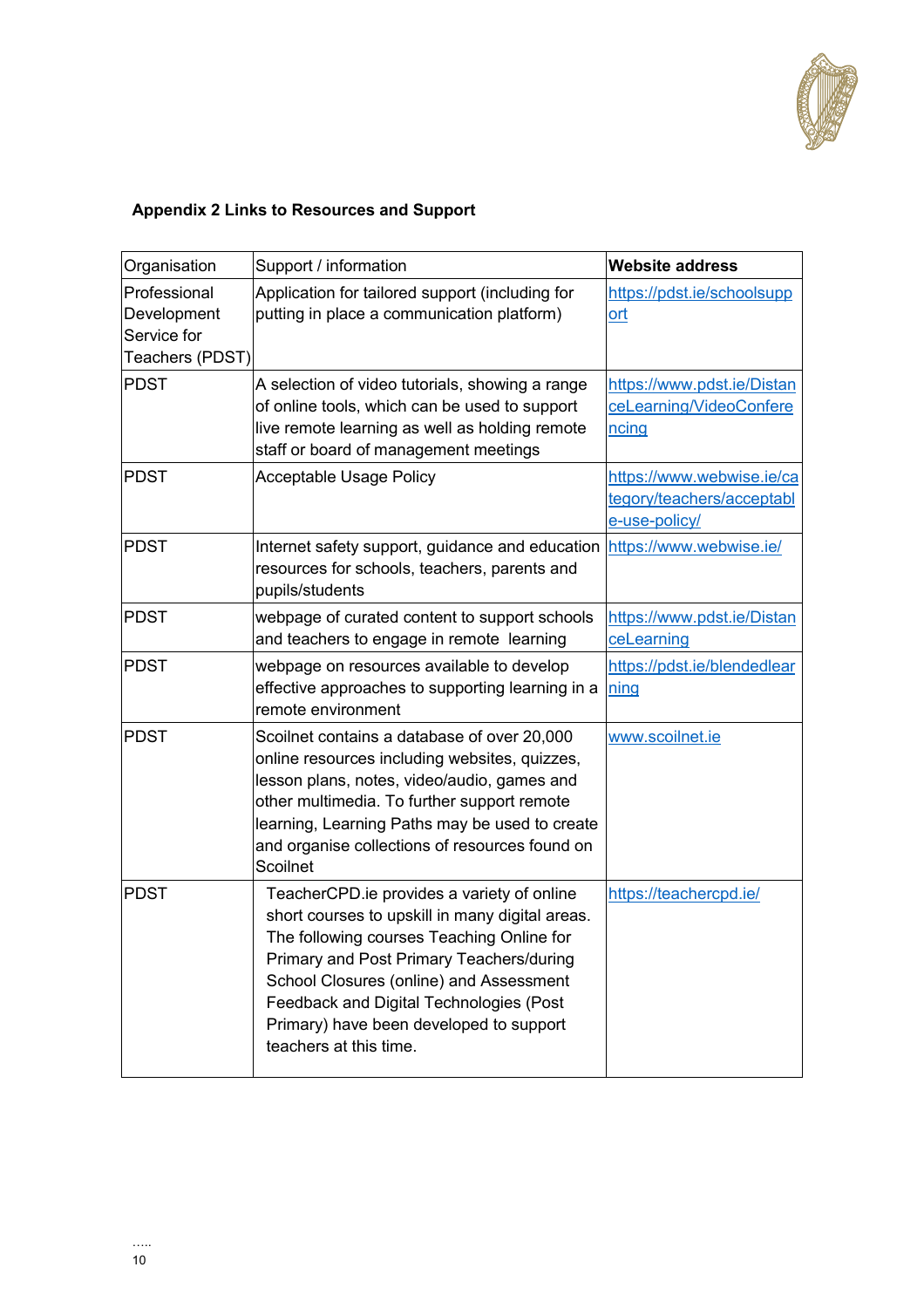

| <b>PDST-TIE</b>            | PDST School infrastructure: Schools can<br>contact ictadvice@pdst.ie regarding queries<br>about their infrastructure or email<br>broadbandservicedesk@pdst.ie regarding<br>broadband queries. More information on<br>technology can be found on the PDST<br>(Technology in Education) website | www.pdsttechnologyinedu<br>cation.ie                                                                                                                     |
|----------------------------|-----------------------------------------------------------------------------------------------------------------------------------------------------------------------------------------------------------------------------------------------------------------------------------------------|----------------------------------------------------------------------------------------------------------------------------------------------------------|
| <b>PDST-TIE</b>            | Digital Learning Planning Guidelines - they<br>provide guidance on how the DL Framework<br>can support the creation of a Digital Learning<br>Plan for each school                                                                                                                             | https://www.pdsttechnolog<br>vineducation.ie/en/Plannin<br>g/Digital-Learning-<br>Planning-Guidelines.pdf                                                |
| Dept. of<br>Education (DE) | Rules governing the expenditure of the €40m<br>ICT grant (Circular 0031/2020)                                                                                                                                                                                                                 | https://www.gov.ie/en/circ<br>ular/297e8f-grant-<br>scheme-for-ict-<br>infrastructure-20192020-<br>school-year/                                          |
| <b>DE</b>                  | Information on expenditure for the top-up<br>funding of €10m (Circular 0032/2020)                                                                                                                                                                                                             | https://www.gov.ie/en/circ<br>ular/06b3d8-grant-<br>scheme-for-ict-<br>infrastructure-20192020-<br>school-year-10m-funding/                              |
| <b>DE</b>                  | Specific strategies/supports for disadvantaged<br>pupils/students, pupils/students with SEN and<br>pupils/students at risk of disengagement                                                                                                                                                   | https://www.education.ie/e<br>n/Schools-<br>Colleges/Information/conti<br>nuity-of-<br>schooling/continuity-of-<br>schooling.html                        |
| DE                         | Digital Learning Framework - this was<br>developed to provide a roadmap to help schools<br>manage the transformation of teaching and<br>learning as a result of new digital technologies                                                                                                      | https://www.education.ie/e<br>n/Schools-<br><b>Colleges/Information/Infor</b><br>mation-Communications-<br>Technology-ICT-in-<br>Schools/DLF.html        |
| DE                         | Further guidance on curriculum delivery for<br>reopening schools is available as follows:<br>Re-opening of Schools: Primary<br>Re-opening of Schools: Post-Primary                                                                                                                            | https://www.gov.ie/en/publ<br>ication/a0bff-reopening-<br>our-primary-and-special-<br>schools/<br>https://www.gov.ie/en/publ<br>ication/7acad-reopening- |
|                            |                                                                                                                                                                                                                                                                                               | our-post-primary-schools/                                                                                                                                |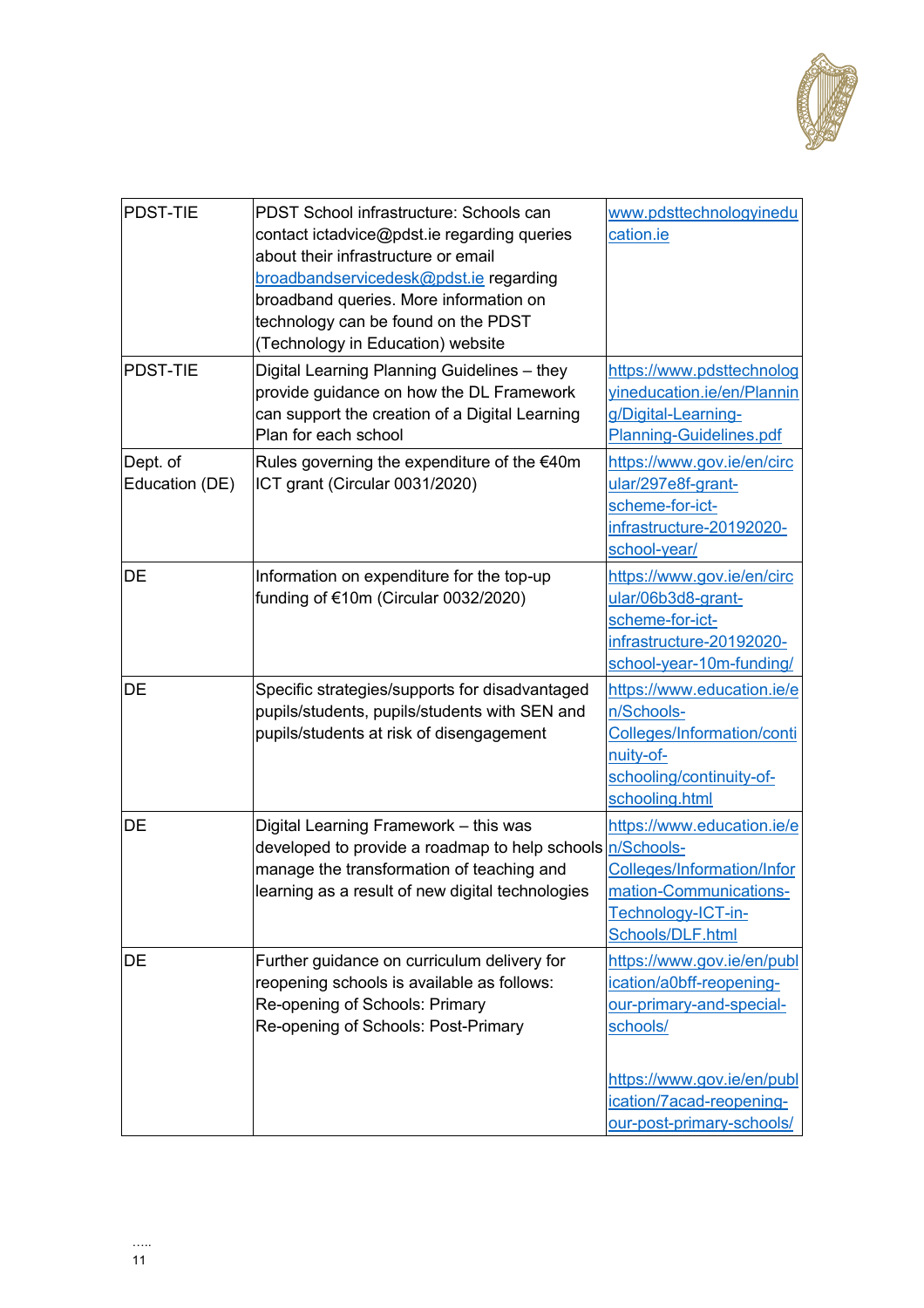

| <b>DE</b>                     | Child Protection Procedures for Primary and<br>Post-Primary Schools 2017, developed<br>following extensive consultation with education<br>partners, support schools to develop child<br>protection procedures. Training resources<br>available from PDST. | https://www.education.ie/e<br>n/Schools-<br><b>Colleges/Information/Child</b><br>Protection/child protectio<br>n guidelines.pdf<br>https://pdst.ie/ChildProtect<br>ion |
|-------------------------------|-----------------------------------------------------------------------------------------------------------------------------------------------------------------------------------------------------------------------------------------------------------|------------------------------------------------------------------------------------------------------------------------------------------------------------------------|
|                               |                                                                                                                                                                                                                                                           |                                                                                                                                                                        |
| National                      | Wellbeing, to ensure the area of safe and                                                                                                                                                                                                                 | https://www.education.ie/c                                                                                                                                             |
| Educational                   | ethical use of the internet is addressed in the                                                                                                                                                                                                           | ovid19/wellbeing/                                                                                                                                                      |
| Psychological                 | context of the whole-school approach to                                                                                                                                                                                                                   |                                                                                                                                                                        |
| Services (NEPS)               | wellbeing                                                                                                                                                                                                                                                 | https://www.gov.ie/en/publ                                                                                                                                             |
|                               |                                                                                                                                                                                                                                                           | ication/0722b-wellbeing-                                                                                                                                               |
|                               | Wellbeing for Reopening of schools                                                                                                                                                                                                                        | resources/                                                                                                                                                             |
| <b>National Anti-</b>         | A single point of information and support for                                                                                                                                                                                                             | www.tacklebullying.ie                                                                                                                                                  |
| <b>Bullying</b>               | young people, parents and teachers affected by                                                                                                                                                                                                            |                                                                                                                                                                        |
| Research and                  | bullying                                                                                                                                                                                                                                                  |                                                                                                                                                                        |
| <b>Resource Centre</b>        |                                                                                                                                                                                                                                                           |                                                                                                                                                                        |
| (ABC)                         |                                                                                                                                                                                                                                                           |                                                                                                                                                                        |
| School                        | Guidance to assist schools in the area of data                                                                                                                                                                                                            | http://dataprotectionschool                                                                                                                                            |
| Management                    | protection legislation and provides examples,                                                                                                                                                                                                             | s.ie/en/                                                                                                                                                               |
| <b>Bodies</b>                 | model polices, codes of practice and useful                                                                                                                                                                                                               |                                                                                                                                                                        |
|                               | links to other resources                                                                                                                                                                                                                                  |                                                                                                                                                                        |
| <b>The National</b>           | The NCSE website outlines a wide range of                                                                                                                                                                                                                 | https://ncse.ie/teacher-                                                                                                                                               |
| Council for                   | resources suitable for children with special                                                                                                                                                                                                              | resources                                                                                                                                                              |
| Special                       | educational needs. It has also produced a suite                                                                                                                                                                                                           |                                                                                                                                                                        |
| Education                     | of online resources 'Getting back to what we                                                                                                                                                                                                              | https://ncse.ie/all-online-                                                                                                                                            |
| (NCSE)                        | know' to support pupils with complex needs                                                                                                                                                                                                                | resources                                                                                                                                                              |
|                               | returning to school                                                                                                                                                                                                                                       |                                                                                                                                                                        |
|                               |                                                                                                                                                                                                                                                           | https://ncse.ie/wpcontent/                                                                                                                                             |
|                               |                                                                                                                                                                                                                                                           | uploads/2020/06/Tips-for-                                                                                                                                              |
|                               |                                                                                                                                                                                                                                                           | Teachersin-supporting-                                                                                                                                                 |
|                               |                                                                                                                                                                                                                                                           | Pupil-Engagement-                                                                                                                                                      |
|                               |                                                                                                                                                                                                                                                           | andMotivation-during-                                                                                                                                                  |
|                               |                                                                                                                                                                                                                                                           | Remote-Learning.pdf                                                                                                                                                    |
| <b>The National</b>           | The NCCA has developed a range of lesson                                                                                                                                                                                                                  | https://ncca.ie/en/updates-                                                                                                                                            |
| Council for<br>Curriculum and | plans to help students reconnect with school<br>and each other; reflect on the impact of COVID-<br>19 on their wellbeing and develop skills,                                                                                                              | and-events/backto-school-                                                                                                                                              |
|                               |                                                                                                                                                                                                                                                           | lessons-to-support-                                                                                                                                                    |
| Assessment                    | attitudes and dispositions needed for                                                                                                                                                                                                                     | studentwellbeing                                                                                                                                                       |
| (NCCA)                        | reengaging successfully in learning                                                                                                                                                                                                                       |                                                                                                                                                                        |